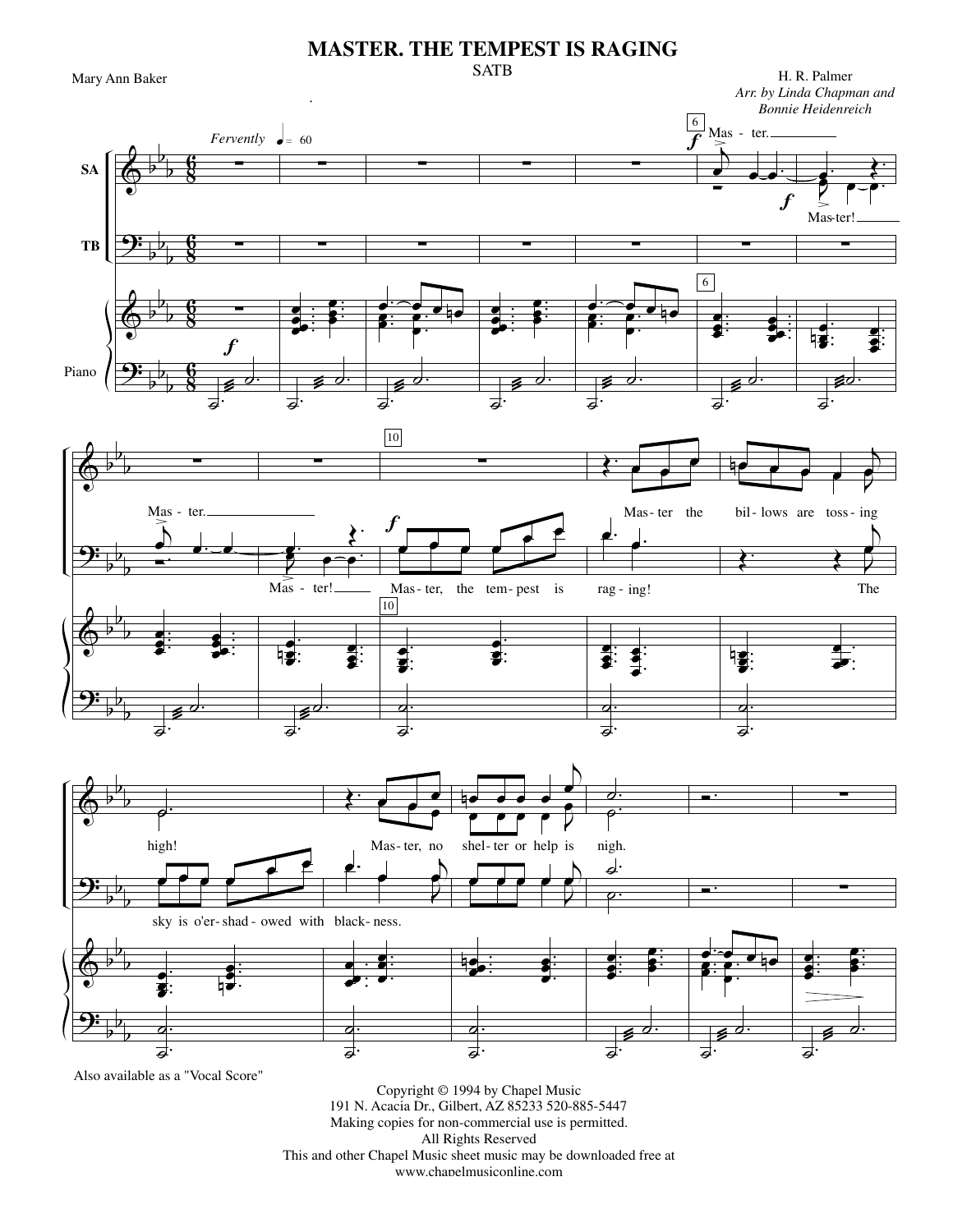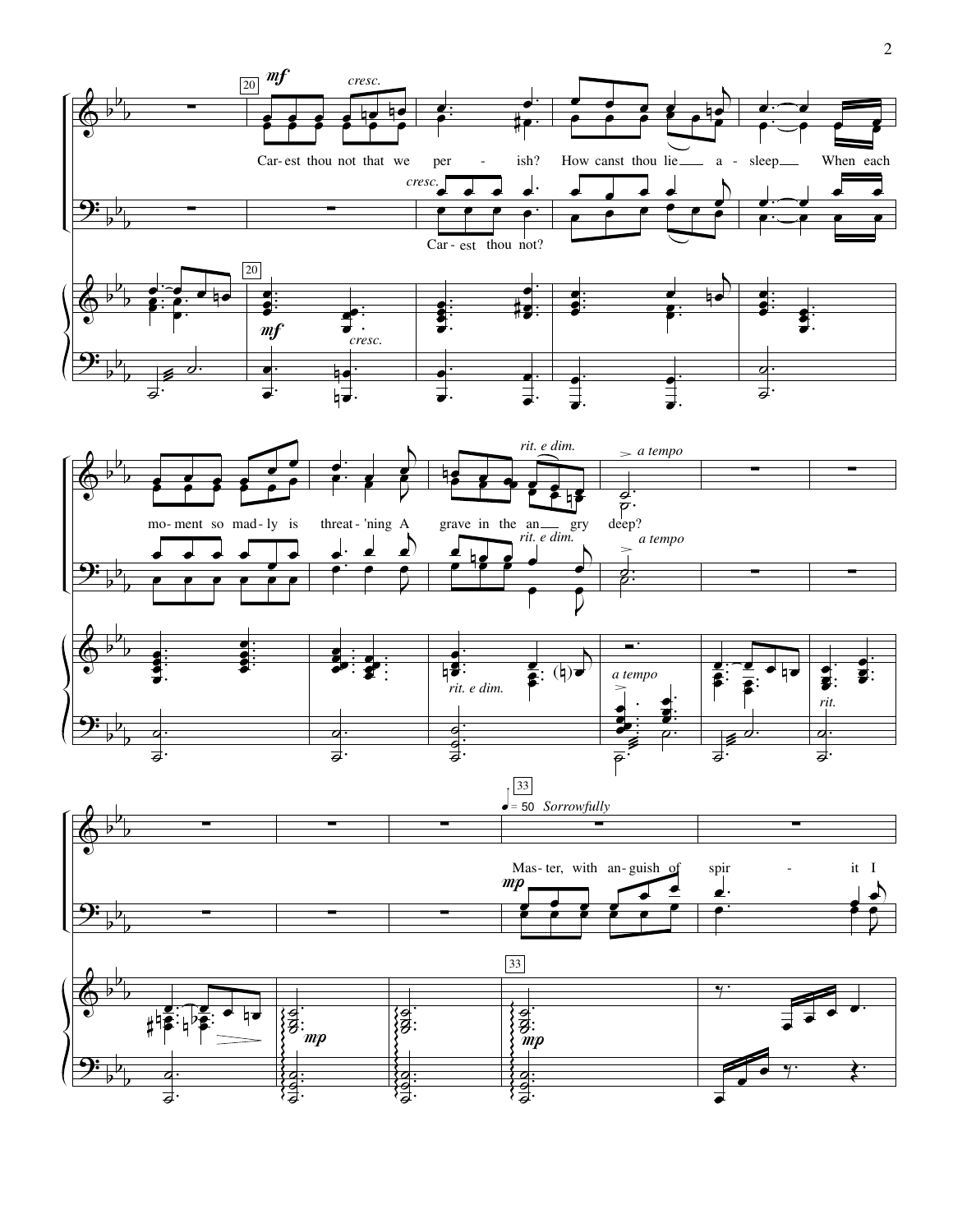

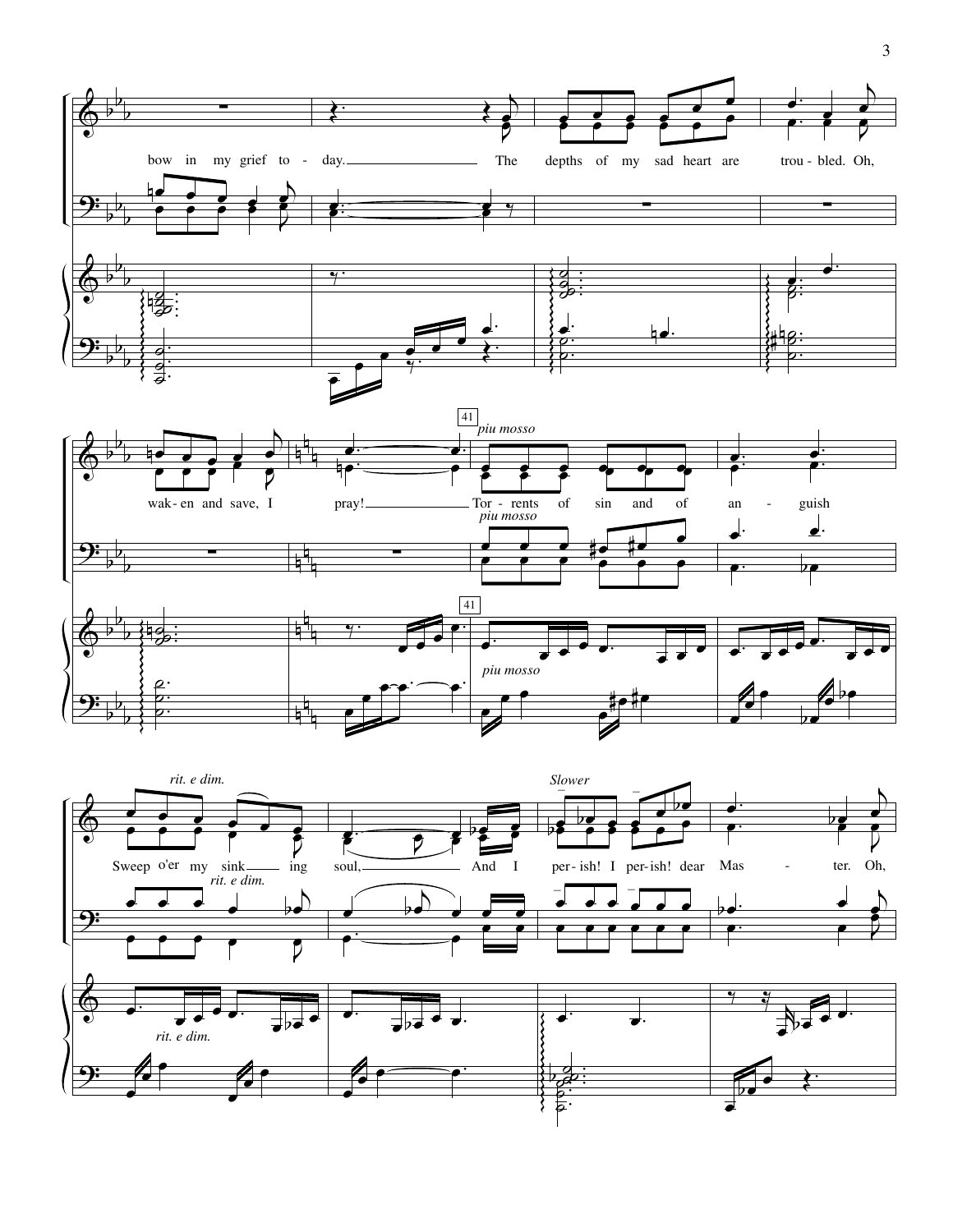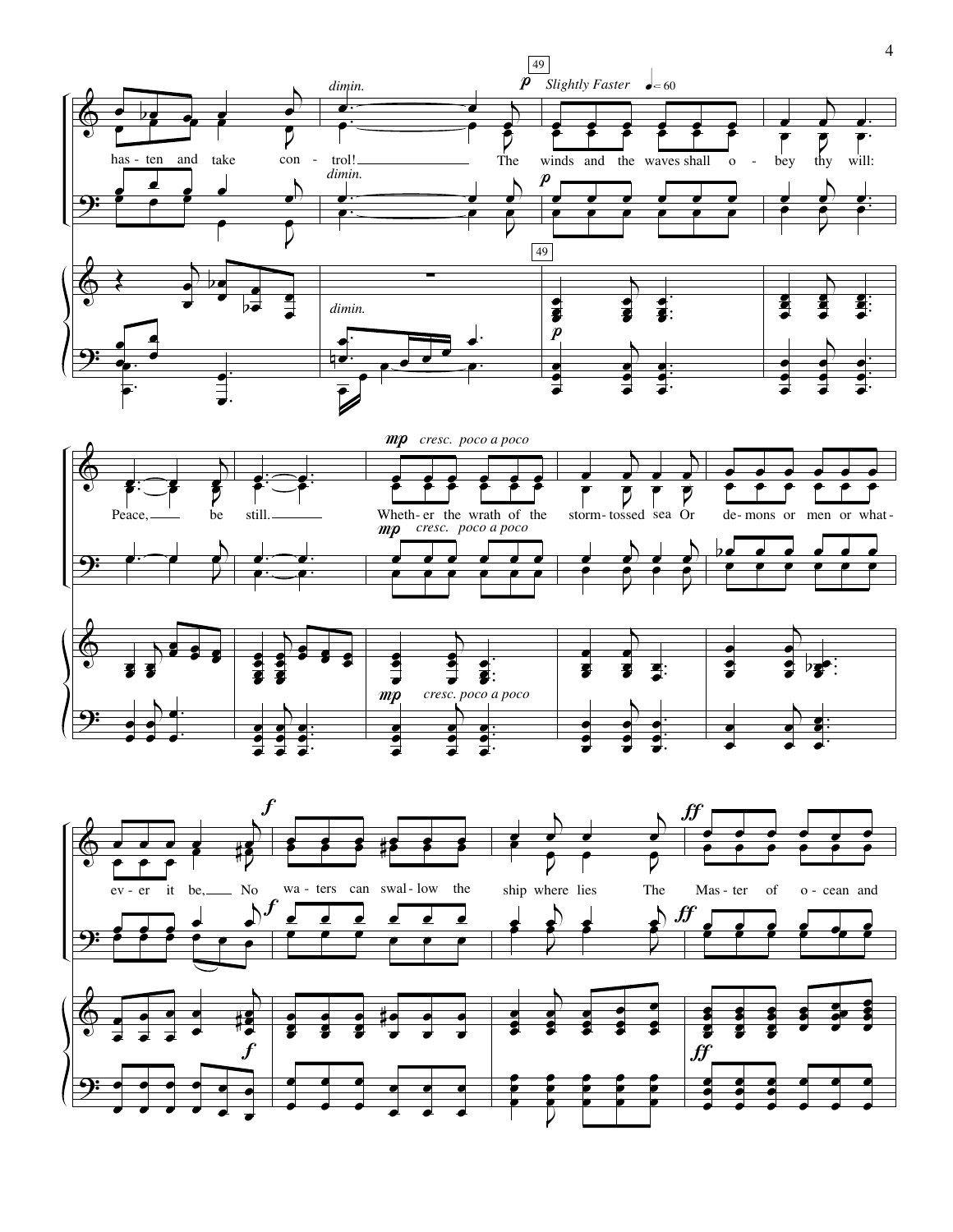

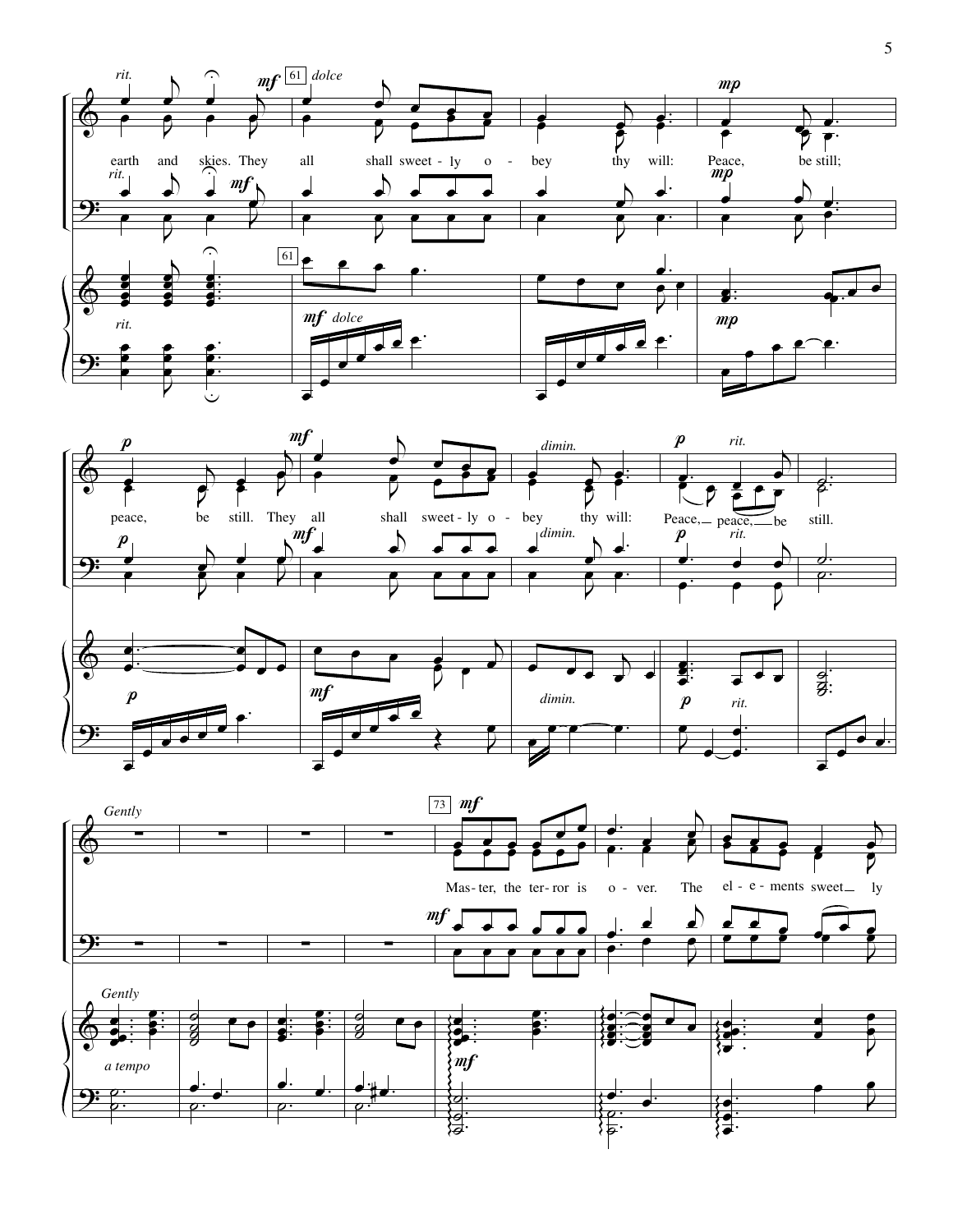

 $\sqrt{6}$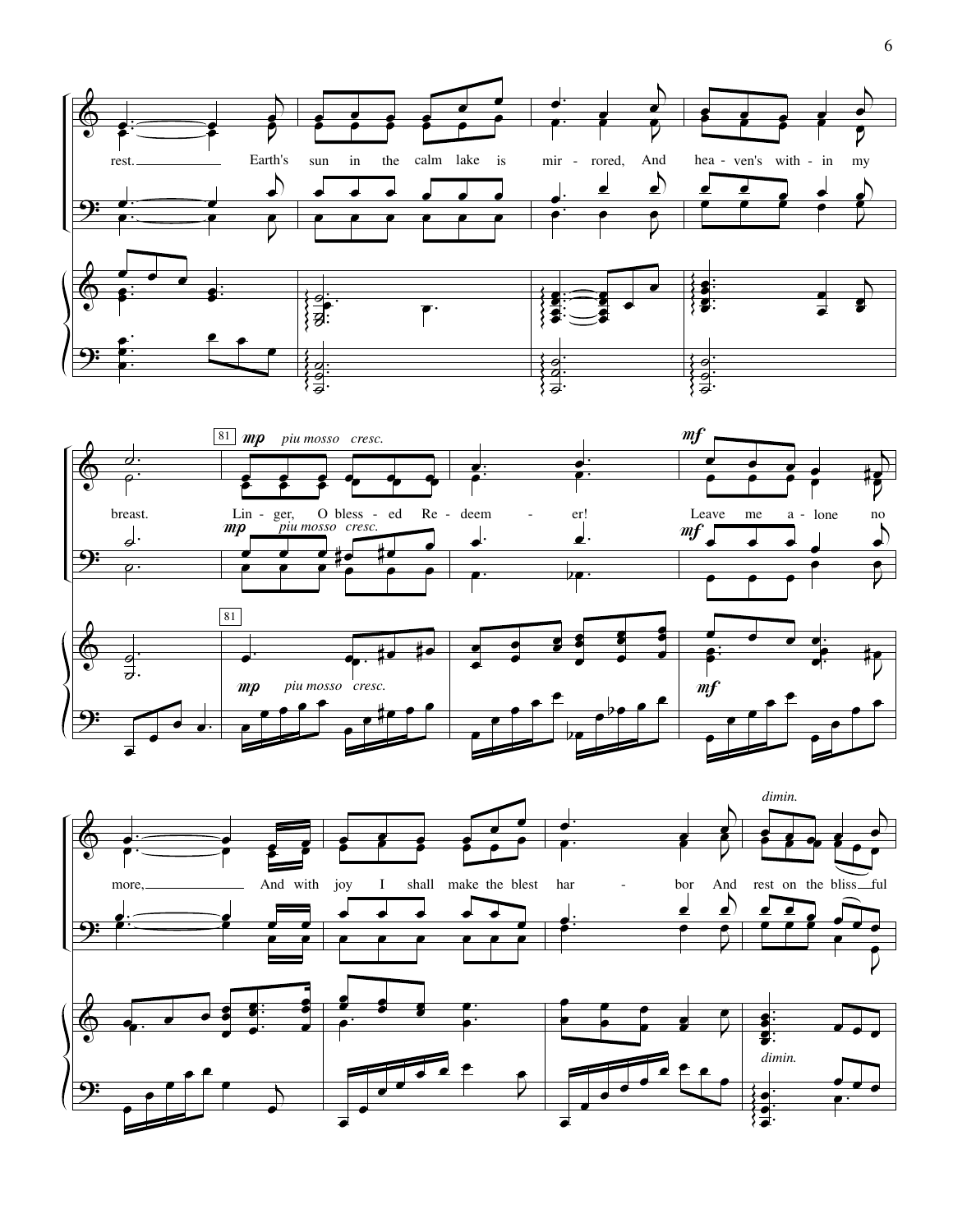